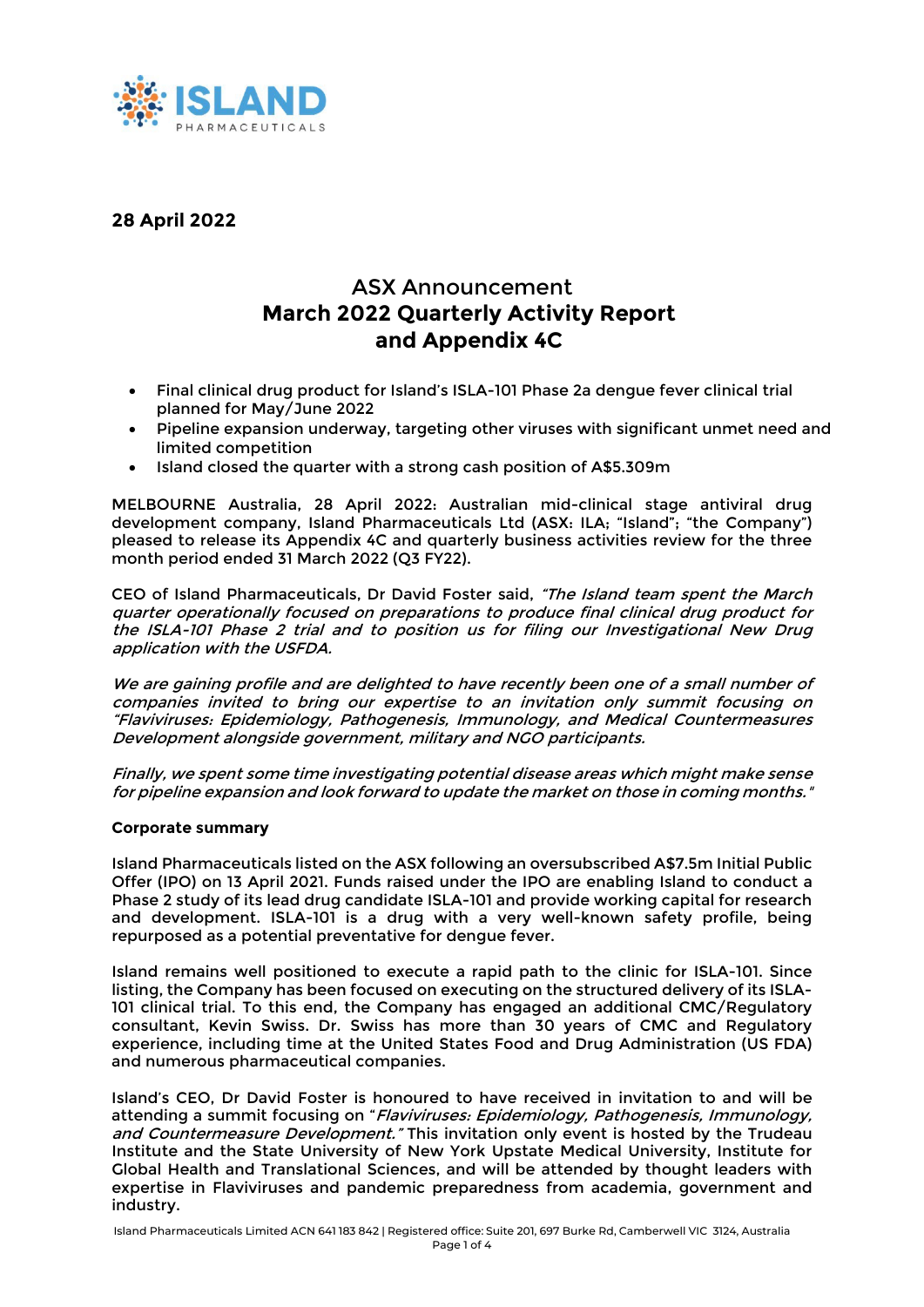

Island also received an invitation to present at the upcoming BIO conference to be held in June, 2022 in San Diego, CA.

Immediately post quarter, Island was invited to speak at the PAC Partners inaugural Healthcare conference. Through this event and in a subsequent roadshow Dr Foster held a series of meetings with existing and potential investors.

## **ISLA-101 trial preparation**

Island is able to leverage the significant pre-existing body of clinical data for ISLA-101 as well as data from previously filed INDs in the US to expedite its path into the clinic for its PEACH trial. The PEACH trial is a Phase 2a, randomized, double blind, placebo-controlled study for the Prophylactic Examination of an Antiviral in a Dengue Challenge Model.

A dengue human infection model (DHIM) clinical trial sponsored by U.S. Army Medical Research and Development Command was recently completed. Island has access to the control data from this clinical trial under the Cooperative Research and Development Agreement (CRADA) it has in place with the U.S. Army Medical Materiel Development Activity. The control data will be used in Island's Phase 2 PEACH study, as agreed previously with the US FDA. Access to this data greatly reduces time and cost for Island in the conduct of the PEACH study.

Through the quarter, Island continued to progress the Chemistry, Manufacturing and Controls tasks required to file an Investigational New Drug (IND) application with the US Food and Drug Administration necessary for the commencement of its PEACH clinical trial.

Despite delays incurred in the manufacturing timeline, Island remains focused on finalising manufacturing in the current quarter (Q4 FY22) and filing the IND application and initiating the PEACH study as soon as possible after the IND is approved by the FDA.

## **Pipeline development and intellectual property**

A data driven analysis of around 150 viruses was completed by a third party expert virologist.

Around 150 viruses were reviewed and prioritised by:

- Medical relevance for the Americas, Europe and Oceania
- Significant unmet need
- Limited competition
- Insight into virus mechanism/life cycle

Exemplary viruses that met these criteria included:

- Zika virus
- Human respiratory syncytial virus
- Human cytomegalovirus, and
- Epstein-Barr virus

Island's Scientific Advisory Board will meet to prioritise viruses identified in this analysis to nominate specific targets in the two previously announced research collaborations with Monash and Griffith Universities.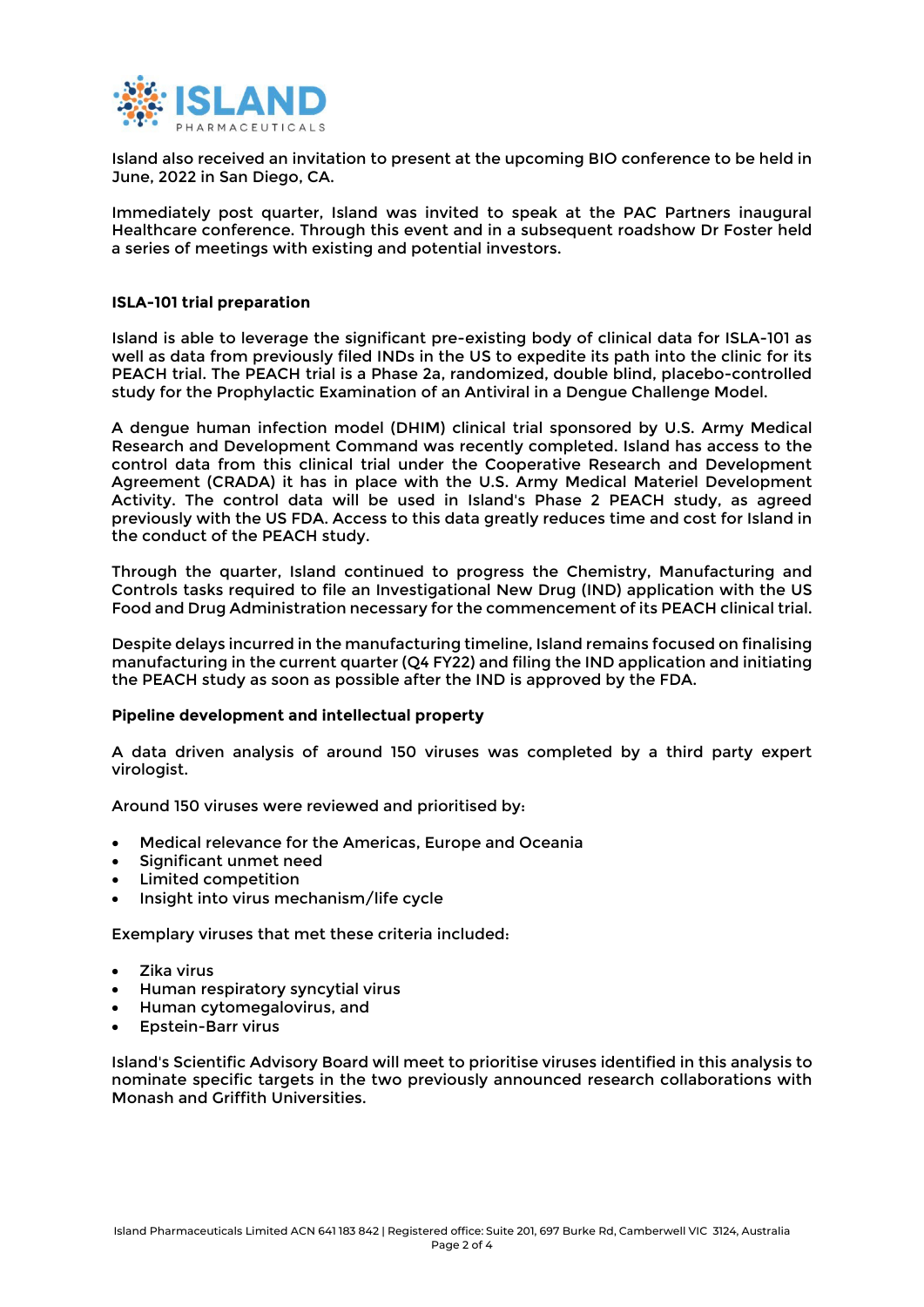

## **Financial Summary**

Island's cash position was A\$5.31million as at 31 March 2022 (A\$5.83million as at 31 December 2021). During the March 2022 quarter total cash operating outflows were approximately A\$442,000 (A\$414,000 in the prior quarter), largely due to R&D costs in relation to the challenge study and the preparation for the Phase II clinical study, including CRO expenses, manufacturing expenses and fees paid to SUNY Upstate.

A summary of the operating cashflows for twelve months ending 31 March 2022 compared with the proposed use of funds in Year 1 (twelve months) of Island's Prospectus dated 26 February 2021 is outlined below:

|                                                    | Y1 First 12 Months (A\$) | Y1 Per Prospectus (A\$) |
|----------------------------------------------------|--------------------------|-------------------------|
| Clinical, regulatory and<br>implementation         | 395.000                  | 2.027.000               |
| IP research and<br>development                     | 33.000                   | 139.000                 |
| <b>Formulation</b><br>development                  |                          |                         |
| <b>Working capital and</b><br>administration costs | 1.441.000                | 1.195.000               |
| <b>Expenses of the offer</b><br>costs              | 450.000                  | 450.000                 |
|                                                    | 2.319.000                | 3.811.000               |

During the twelve-month period ending 31 March 2022, overall spend was lower than estimated in the use of funds as set out in the Prospectus as a result of the change in API supply, delays in manufacturing and delayed receipt of invoices from third parties. The Company expects R&D expenditure to significantly increase in the coming quarters as the Company prepares for the ISLA-101 Phase II clinical study. The Company believes the working capital outflows are consistent with the requirements for an ASX listed biotech company of its size.

In accordance with Listing Rule 4.7C, payments made to related parties and their associates included in items 6.1 of the Appendix 4C was A\$107,000 and included Director fees, salary and superannuation for the CEO/Managing Director, Executive Chair and Non-Executive directors.

## **Approved for release to the ASX by:**

Dr Paul MacLeman Executive Chairman Island Pharmaceuticals Ltd [info@islandpharmaceuticals.com](mailto:info@islandpharmaceuticals.com)

Investors and media, for further information, please contact:

Jane Lowe IR Department Mobile: +61 411 117 774 [jane.lowe@irdepartment.com.au](mailto:jane.lowe@irdepartment.com.au)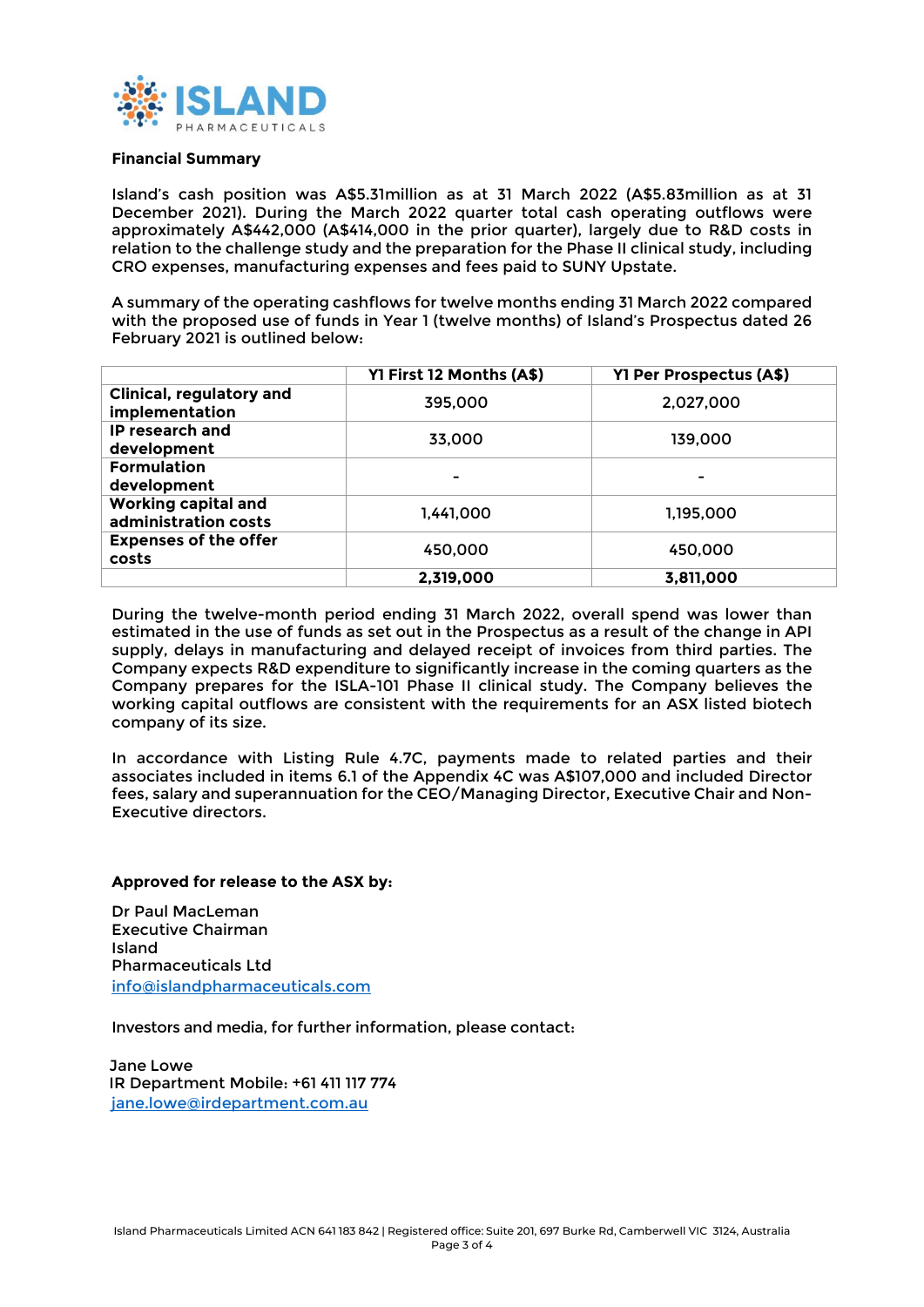

## **About Island Pharmaceuticals**

Island (ASX: ILA) is a mid-clinical-stage drug repurposing company, focused on the topical area of antiviral therapeutics for infectious diseases. Our lead asset is ISLA-101, a drug with a well- established safety profile, being repurposed for the prevention and treatment of dengue<sup>2</sup> fever and other mosquito (or vector) borne diseases. The Company is close to commencing a Phase 2a clinical trial in dengue-infected subjects.

If ISLA-101 achieves FDA approval, and certain other criteria are met, Island may be eligible to obtain a "Priority Review Voucher" at the time of FDA approval. This means that as well as getting approval to manufacture and sell ISLA-101, the Priority Review Voucher (PRV) could permit Island to expedite the FDA approval process for a new drug or sell the PRV in a secondary market.

Island encourages all current investors to go paperless by registering their details with the Company's share registry, Automic Registry Services, whose contact info is housed on the Shareholder Services page of the Company's website.

Visit [www.islandpharmaceuticals.com](http://www.islandpharmaceuticals.com/) for more on Island.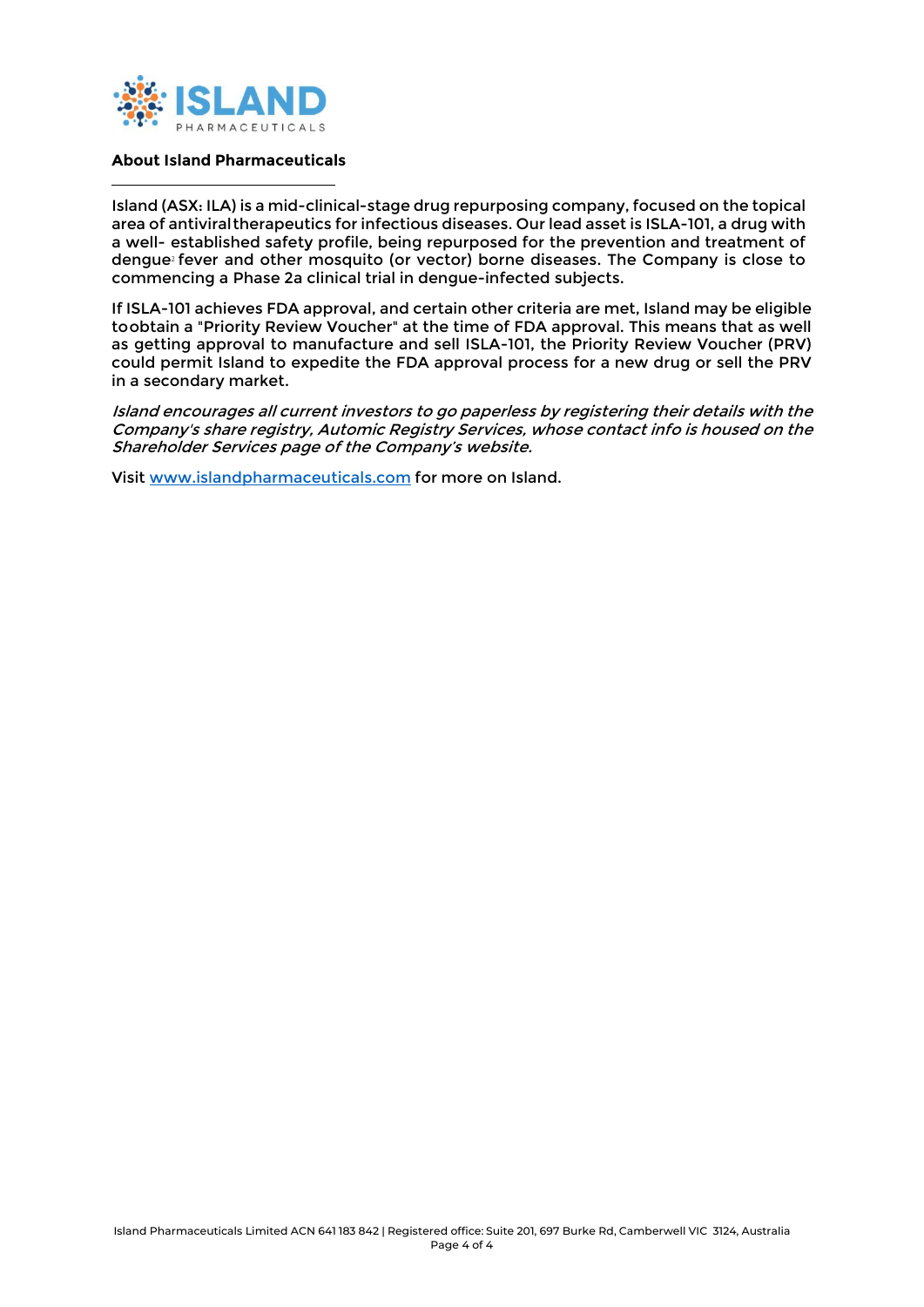# **Appendix 4C**

# **Quarterly cash flow report for entities subject to Listing Rule 4.7B**

# **Name of entity**

# ISLAND PHARMACEUTICALS LIMITED

48 641 183 842 31 March 2022

**ABN Quarter ended ("current quarter")**

|     | <b>Consolidated statement of cash flows</b>         | <b>Current quarter</b><br>\$A'000 | Year to date<br>$(9$ months)<br>\$A'000 |
|-----|-----------------------------------------------------|-----------------------------------|-----------------------------------------|
| 1.  | Cash flows from operating activities                |                                   |                                         |
| 1.1 | Receipts from customers                             |                                   |                                         |
| 1.2 | Payments for                                        |                                   |                                         |
|     | research and development<br>(a)                     | (204)                             | (392)                                   |
|     | (b)<br>product manufacturing and operating<br>costs |                                   |                                         |
|     | advertising and marketing<br>(c)                    |                                   |                                         |
|     | leased assets<br>(d)                                |                                   |                                         |
|     | staff costs<br>(e)                                  | (64)                              | (191)                                   |
|     | (f)<br>administration and corporate costs           | (174)                             | (578)                                   |
| 1.3 | Dividends received (see note 3)                     |                                   |                                         |
| 1.4 | Interest received                                   |                                   |                                         |
| 1.5 | Interest and other costs of finance paid            |                                   |                                         |
| 1.6 | Income taxes paid                                   |                                   |                                         |
| 1.7 | Government grants and tax incentives                |                                   |                                         |
| 1.8 | Other (provide details if material)                 |                                   |                                         |
| 1.9 | Net cash from / (used in) operating<br>activities   | (442)                             | (1, 161)                                |

|     | Cash flows from investing activities |   |  |
|-----|--------------------------------------|---|--|
| 2.1 | Payments to acquire:                 |   |  |
|     | entities<br>(a)                      |   |  |
|     | businesses<br>(b)                    |   |  |
|     | (c) property, plant and equipment    |   |  |
|     | investments<br>(d)                   | - |  |
|     | intellectual property<br>(e)         |   |  |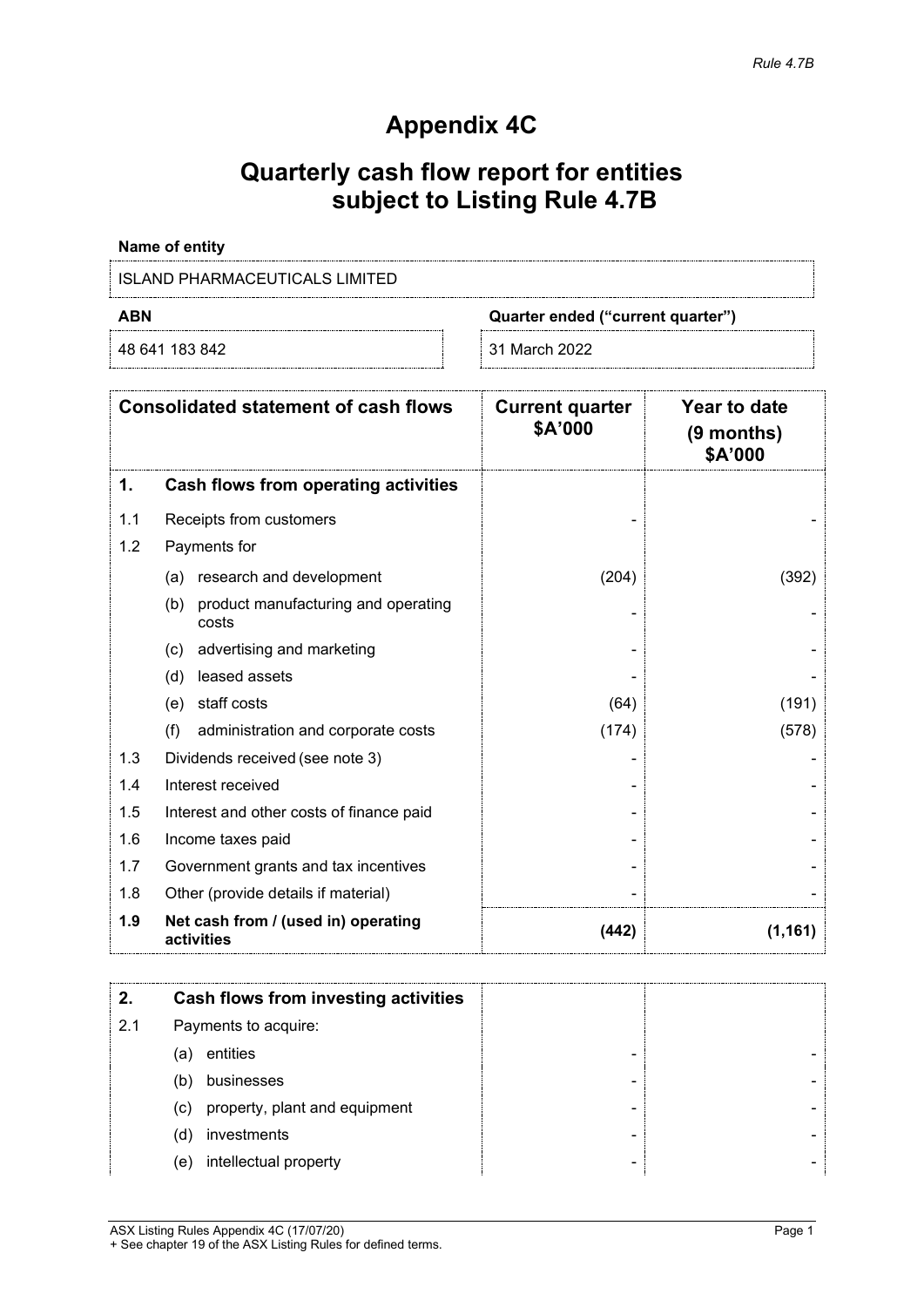|     | <b>Consolidated statement of cash flows</b>       | <b>Current quarter</b><br>\$A'000 | Year to date<br>$(9$ months)<br>\$A'000 |
|-----|---------------------------------------------------|-----------------------------------|-----------------------------------------|
|     | (f)<br>other non-current assets                   |                                   |                                         |
| 2.2 | Proceeds from disposal of:                        |                                   |                                         |
|     | entities<br>(a)                                   |                                   |                                         |
|     | (b)<br>businesses                                 |                                   |                                         |
|     | property, plant and equipment<br>(c)              |                                   |                                         |
|     | (d)<br>investments                                |                                   |                                         |
|     | intellectual property<br>(e)                      |                                   |                                         |
|     | other non-current assets<br>(f)                   |                                   |                                         |
| 2.3 | Cash flows from loans to other entities           |                                   |                                         |
| 2.4 | Dividends received (see note 3)                   |                                   |                                         |
| 2.5 | Other (provide details if material)               |                                   |                                         |
| 2.6 | Net cash from / (used in) investing<br>activities |                                   |                                         |

| 3.   | <b>Cash flows from financing activities</b>                                                   |       |          |
|------|-----------------------------------------------------------------------------------------------|-------|----------|
| 3.1  | Proceeds from issues of equity securities<br>(excluding convertible debt securities)          |       |          |
| 3.2  | Proceeds from issue of convertible debt<br>securities                                         |       |          |
| 3.3  | Proceeds from exercise of options                                                             |       |          |
| 3.4  | Transaction costs related to issues of<br>equity securities or convertible debt<br>securities |       |          |
| 3.5  | Proceeds from borrowings                                                                      |       |          |
| 3.6  | Repayment of borrowings                                                                       |       |          |
| 3.7  | Transaction costs related to loans and<br>borrowings                                          |       |          |
| 3.8  | Dividends paid                                                                                |       |          |
| 3.9  | Other (provide details if material)                                                           |       |          |
| 3.10 | Net cash from / (used in) financing<br>activities                                             |       |          |
|      |                                                                                               |       |          |
| 4.   | Net increase / (decrease) in cash and<br>cash equivalents for the period                      |       |          |
| 4.1  | Cash and cash equivalents at beginning of<br>period                                           | 5,829 | 6,461    |
| 4.2  | Net cash from / (used in) operating<br>activities (item 1.9 above)                            | (442) | (1, 161) |
| 4.3  | Net cash from / (used in) investing activities<br>(item 2.6 above)                            |       |          |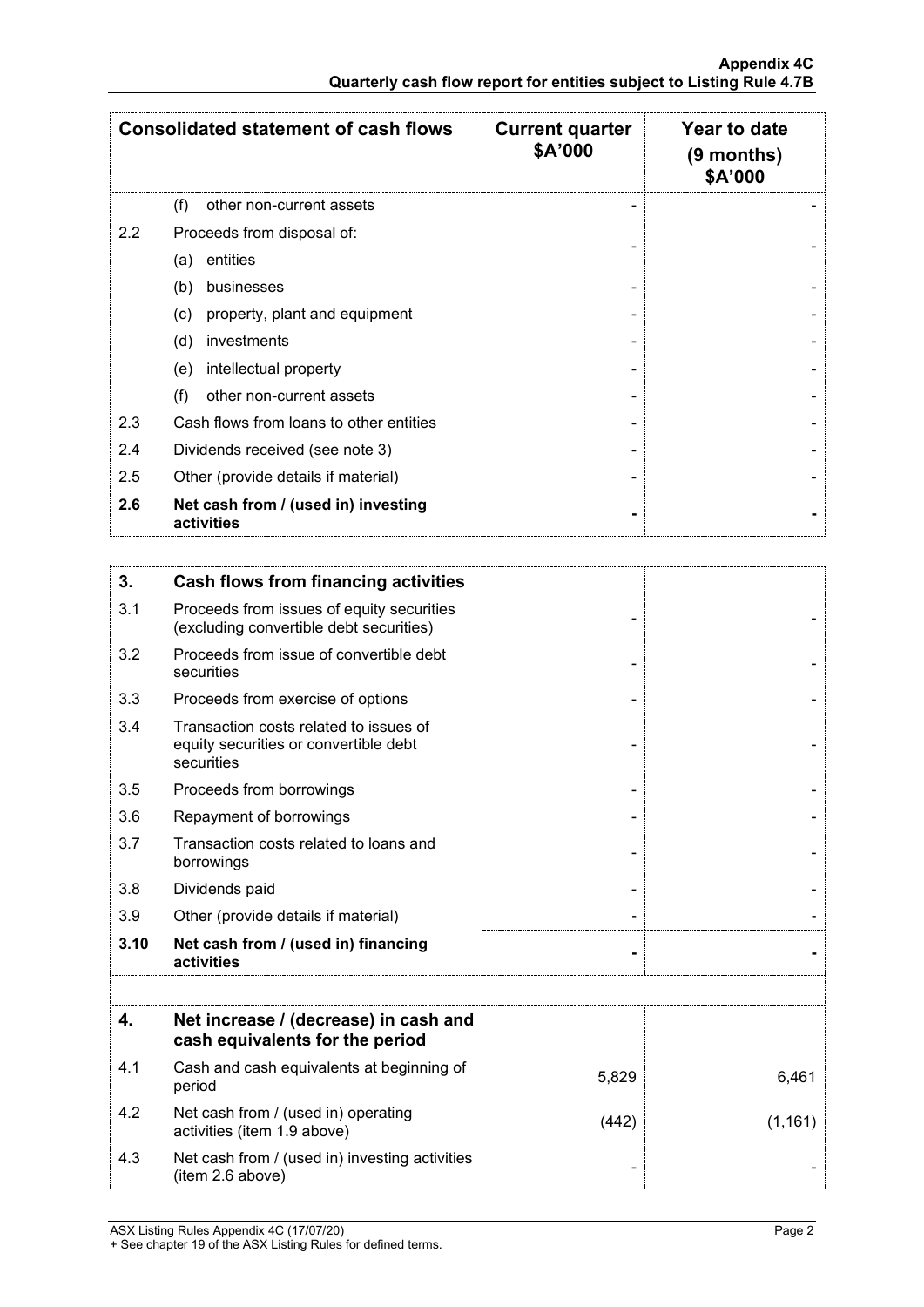|     | Consolidated statement of cash flows                                | <b>Current quarter</b><br>\$A'000 | Year to date<br>(9 months)<br><b>\$A'000</b> |
|-----|---------------------------------------------------------------------|-----------------------------------|----------------------------------------------|
| 4.4 | Net cash from / (used in) financing activities<br>(item 3.10 above) |                                   |                                              |
| 4.5 | Effect of movement in exchange rates on<br>cash held                | 78`                               |                                              |
| 46  | Cash and cash equivalents at end of<br>period                       | 5.309                             |                                              |

| 5.  | Reconciliation of cash and cash<br>equivalents<br>at the end of the quarter (as shown in the<br>consolidated statement of cash flows) to the<br>related items in the accounts | <b>Current quarter</b><br>\$A'000 | <b>Previous quarter</b><br>\$A'000 |
|-----|-------------------------------------------------------------------------------------------------------------------------------------------------------------------------------|-----------------------------------|------------------------------------|
| 5.1 | Bank balances                                                                                                                                                                 | 5.309                             | 6.262                              |
| 5.2 | Call deposits                                                                                                                                                                 |                                   |                                    |
| 5.3 | <b>Bank overdrafts</b>                                                                                                                                                        |                                   |                                    |
| 5.4 | Other (provide details)                                                                                                                                                       |                                   |                                    |
| 5.5 | Cash and cash equivalents at end of<br>quarter (should equal item 4.6 above)                                                                                                  | 5.309                             |                                    |

**6. Payments to related parties of the entity and their associates**

6.1 Aggregate amount of payments to related parties and their

- **Current quarter \$A'000** Aggregate amount of payments to related parties and their<br>associates included in item 1
- 6.2 Aggregate amount of payments to related parties and their associates included in item <sup>2</sup> -

Note: if any amounts are shown in items 6.1 or 6.2, your quarterly activity report must include a description of, and an explanation for, such payments

The amount at 6.1 includes Director fees, salary and superannuation for the CEO/Managing Director, Executive Chair and Non-Executive directors.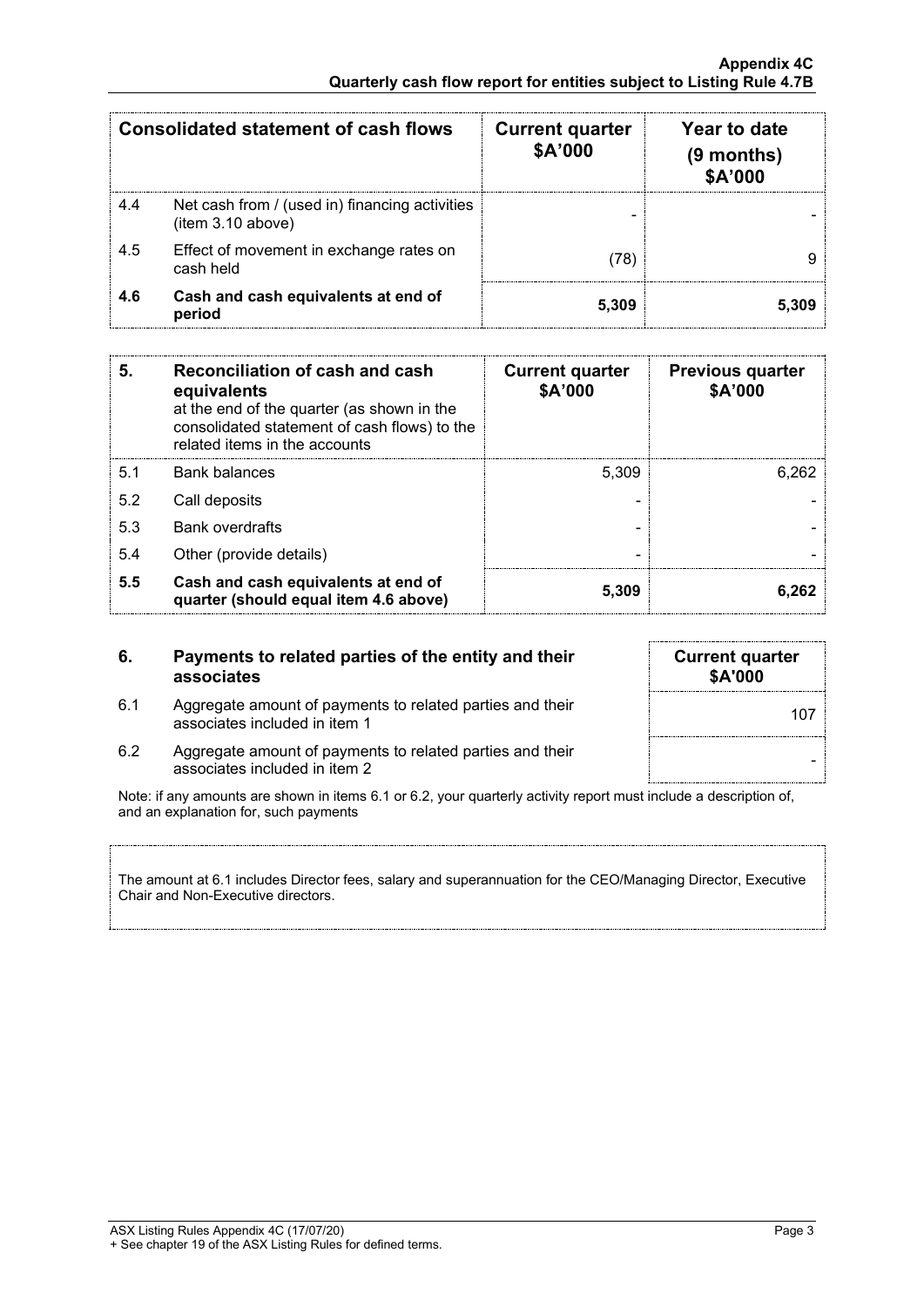# **7. Financing facilities**

- 
- 7.2 Credit standby arrangements
- 7.3 Other (please specify)
- 7.4 **Total financing facilities - -**

| 7.  | <b>Financing facilities</b><br>Note: the term "facility' includes all forms of financing<br>arrangements available to the entity.<br>Add notes as necessary for an understanding of the<br>sources of finance available to the entity. | <b>Total facility</b><br>amount at quarter<br>end<br>\$A'000 | Amount drawn at<br>quarter end<br>\$A'000 |
|-----|----------------------------------------------------------------------------------------------------------------------------------------------------------------------------------------------------------------------------------------|--------------------------------------------------------------|-------------------------------------------|
| 71  | Loan facilities                                                                                                                                                                                                                        |                                                              |                                           |
| 7.2 | Credit standby arrangements                                                                                                                                                                                                            |                                                              |                                           |
| 7.3 | Other (please specify)                                                                                                                                                                                                                 |                                                              |                                           |
| 7.4 | <b>Total financing facilities</b>                                                                                                                                                                                                      |                                                              |                                           |

## 7.5 **Unused financing facilities available at quarter end** -

7.6 Include in the box below a description of each facility above, including the lender, interest rate, maturity date and whether it is secured or unsecured. If any additional financing facilities have been entered into or are proposed to be entered into after quarter end, include a note providing details of those facilities as well.

N/A

|     | Estimated cash available for future operating activities                     | <b>\$A'000</b> |
|-----|------------------------------------------------------------------------------|----------------|
| 8.1 | Net cash from / (used in) operating activities (Item 1.9)                    |                |
| 8.2 | Cash and cash equivalents at quarter end (Item 4.6)                          | 5.309          |
| 8.3 | Unused finance facilities available at quarter end (Item 7.5)                |                |
| 84  | Total available funding (Item $8.2 +$ Item $8.3$ )                           | 5309           |
| 8.5 | Estimated quarters of funding available (Item 8.4 divided by<br>Item $8.1$ ) | 12 N           |

*Note: if the entity has reported positive net operating cash flows in item 1.9, answer item 8.5 as "N/A". Otherwise, a figure for the estimated quarters of funding available must be included in item 8.5.*

8.6 If Item 8.5 is less than 2 quarters, please provide answers to the following questions:

8.6.1 Does the entity expect that it will continue to have the current level of net operating cash flows for the time being and, if not, why not?

Answer: N/A

8.6.2 Has the entity taken any steps, or does it propose to take any steps, to raise further cash to fund its operations and, if so, what are those steps and how likely does it believe that they will be successful?

Answer: N/A

8.6.3 Does the entity expect to be able to continue its operations and to meet its business objectives and, if so, on what basis?

Answer: N/A